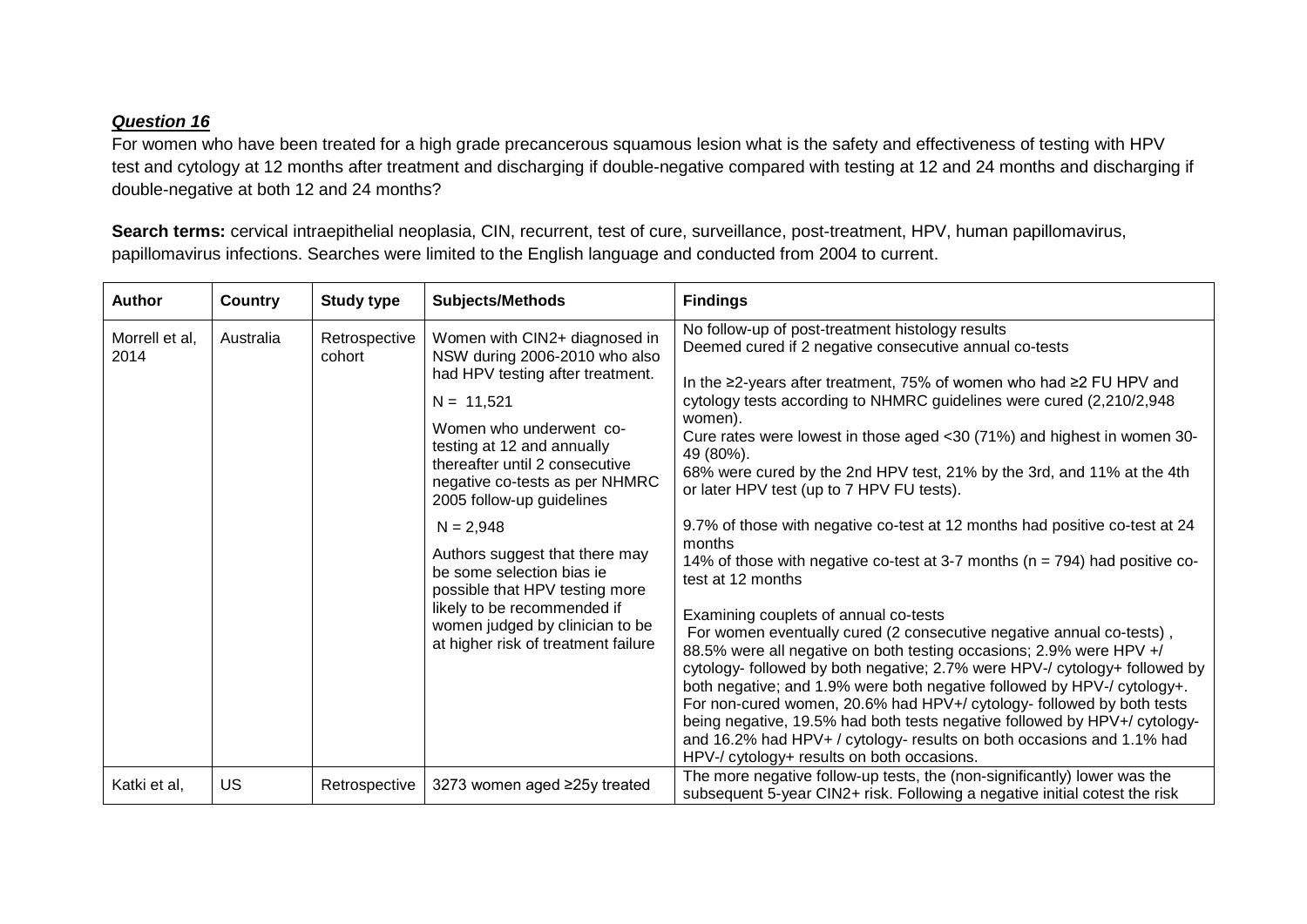| 2013                                                                                                                                           |                |                                   | for biopsy-confirmed CIN2, CIN3,<br>or AIS between 2003 and 2010 at<br>Kaiser Permanente Northern<br>California (KPNC)<br>At KPNC:<br>Women with negative cytology on<br>screening were recalled for<br>screening 3 years later<br>Women with negative cytology<br>and HPV status were recalled for<br>screening 5 years later | was 2.4%, following consecutive negative initial and second cotests the risk<br>was $1.5\%$ (p = 0.8)<br>After 2 negative cotests, the 1.5% (95%CI 0.3%-7.2%) risk approached the<br>threshold for a 3-year return to screening (0.68% for a negative Pap test).<br>However, even after 2 negative cotest results following treatment, this risk<br>was higher than the threshold of 0.27% for a return to 5-year routine<br>screening of . The authors concluded that it is difficult to justify return to<br>routine, long-interval (i.e., 5-year) screening for a woman after she has<br>been treated for CIN2. It will require longer follow-up of women with 3 or<br>more repeated negative cotests to document whether and how soon their<br>risk returns to "normal."                                                                                                                                           |
|------------------------------------------------------------------------------------------------------------------------------------------------|----------------|-----------------------------------|--------------------------------------------------------------------------------------------------------------------------------------------------------------------------------------------------------------------------------------------------------------------------------------------------------------------------------|------------------------------------------------------------------------------------------------------------------------------------------------------------------------------------------------------------------------------------------------------------------------------------------------------------------------------------------------------------------------------------------------------------------------------------------------------------------------------------------------------------------------------------------------------------------------------------------------------------------------------------------------------------------------------------------------------------------------------------------------------------------------------------------------------------------------------------------------------------------------------------------------------------------------|
| Author                                                                                                                                         | <b>Country</b> | <b>Study type</b>                 | <b>Subjects/Methods</b>                                                                                                                                                                                                                                                                                                        | <b>Findings</b>                                                                                                                                                                                                                                                                                                                                                                                                                                                                                                                                                                                                                                                                                                                                                                                                                                                                                                        |
| Uijterwaal et<br>al, 2014<br>and Kocken<br>et al, 2011<br>(combined<br>results<br>presented as<br>studies were<br>based on the<br>same cohort) | Netherlands    | Prospective<br>follow-up<br>study | 435 women from 3 studies who<br>were treated for CIN2/3 (399/435<br>had CIN3) in 1988-2004 and<br>were FU by cytology and HPV<br>testing at 6,12 and 24m after<br>treatment and subsequent<br>cytology screening every 5y.<br>(results presented from 2<br>combined papers)                                                    | 76/435 (17%) developed post-treatment CIN2 or CIN2+ and 39<br>CIN3/CIN3+.<br>If contesting is negative for both tests at $6m \rightarrow 5$ -year risk of<br>CIN2/CIN2+: 3% (95% CI 1.4-6.1) and for CIN3/CIN3+: 1.1% (95% CI 0.0-<br>$3-4)$<br>If co-testing at both 6m and 24m are negative for both tests -> 5y risk of<br>CIN2/CIN2+:1 0% (95% CI 0 2-4 6) and for CIN3/CIN3+: 0.0 (0.0-2.9).<br>The CIN2+ risk after 3 consecutive negative cytologic tests was with 2.9%<br>$(95\% \text{ Cl} = 1.2\% - 7.0\%)$ similar to the risk after 1 negative cotesting result at<br>6 months. The authors concluded that the 5-year risk of post-treatment<br>CIN2 or CIN2+ in women with negative co-testing for cytology and hrHPV at<br>6 and 24 months was similar to that of women with normal cytology in<br>population-based screening and therefore justifies their return to regular<br>screening every 5 years |
| Kitchener et<br>al, 2008                                                                                                                       | <b>UK</b>      | Prospective<br>study              | 917 women (< 35 years) treated<br>for CIN recruited at the 6m FU<br>visit. Of these 365 had CIN3, 326<br>had CIN2, 217 had CIN1 and 9<br>had cervical glandular<br>intraepithelial neoplasia.<br>64% clear margins<br>Cytology and HPV testing was<br>carried out at 6 and 12m. At 24m                                         | The detected CIN2+ rate in this group was 12/917 (1.3% including 2 VAIN)<br>at 6m, 6/778 (0.77%) at 12m and 8/707 (1.1% including 1 VAIN) at 24m.<br>In this cohort 12 (1.3%) women with CIN2, 9 (1.0%) with CIN3, 1 (0.1%)<br>with CGIN, 1 (0.1%) with cancer and 3 (0.3%) with VAIN were identified<br>over 24m.<br>Of the 744 women who were cytology negative/HPV negative at baseline, 2<br>women were diagnosed with CIN2 at 12 months, and 1 woman was<br>diagnosed with CIN3, 1 woman with adenocarcinoma and 1 woman with<br>VAIN, 1 with CIN3, 1 with cancer and 1 with VAIN1 were identified at 24                                                                                                                                                                                                                                                                                                          |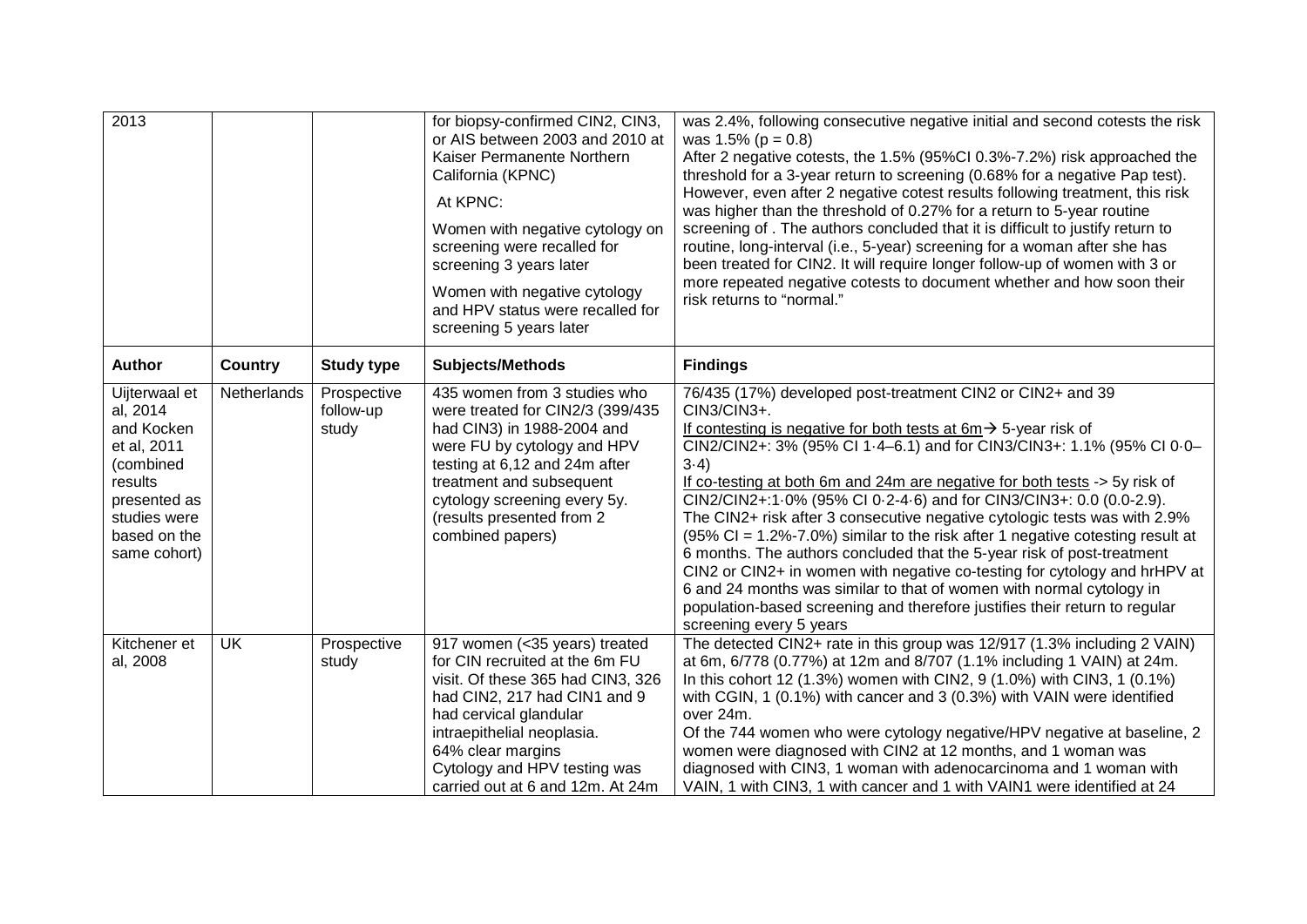| cytology alone was performed.<br>Colposcopy if abnormal cytology<br>or HPV positive and according<br>to local practice if normal cytology<br>and HPV negative | months follow-up.<br>9/10 cases of CIN3/CGIN occurred in HPV-positive women. At 23 m, cancer<br>was identified in a woman treated for CGIN with clear resection margins,<br>who had been cytology negative/HPV negative at both 6 and 12 months.<br>That authors concluded that based on their study data the cumulative risk of<br>residual disease is so low after 24m of FU that a women who are cytology<br>negative and HPV negative at 6 months after treatment for CIN can safely |
|---------------------------------------------------------------------------------------------------------------------------------------------------------------|------------------------------------------------------------------------------------------------------------------------------------------------------------------------------------------------------------------------------------------------------------------------------------------------------------------------------------------------------------------------------------------------------------------------------------------------------------------------------------------|
|                                                                                                                                                               | be returned to 3-year recall.                                                                                                                                                                                                                                                                                                                                                                                                                                                            |

**Abbreviations: GCIN:** cervical glandular intraepithelial neoplasia; FU: follow-up; VAIN: vaginal intraepithelial neoplasia

## **Possible useful information**

Based on an updated meta-analysis of studies (Arbyn et al, 2012) the rate of residual or recurrent high-grade CIN, evaluated over 2 years or less, varied in the 15 included studies from 4–18%, with an average of 8%. Pooled long-term follow-up data indicate that women having been treated for CIN are still at increased risk for subsequent invasive cervical cancer compared to the general population, during at least 10 years and maybe up to 20 years after treatment (Soutter et al, 2005) .

## **References**

Arbyn M, Ronco G, Anttila A, Meijer CJ, Poljak M, Ogilvie G, Koliopoulos G, Naucler P, Sankaranarayanan R, Peto J. Evidence regarding human papillomavirus testing in secondary prevention of cervical cancer. Vaccine. 2012 Nov 20;30 Suppl 5:F88-99.

Katki HA, Schiffman M, Castle PE et al. Five-year risk of recurrence after treatment of CIN 2, CIN 3, or AIS: performance of HPV and Pap cotesting in posttreatment management. *Journal of Lower Genital Tract Disease*. 2013;17:Suppl-84.

Kitchener HC, Walker PG, Nelson L et al. HPV testing as an adjunct to cytology in the follow up of women treated for cervical intraepithelial neoplasia. *BJOG: An International Journal of Obstetrics & Gynaecology*. 2008;115:1001-1007.

Kocken M, Helmerhorst TJ, Berkhof J, Louwers JA, Nobbenhuis MA, Bais AG, et al.Risk of recurrent highgrade cervical intraepithelial neoplasia after successful treatment: a long-term multi-cohort study. *The Lancet Oncology* 2011;**12**(5):441–50.

Morrell S, Qian L. A whole-population profile of HPV testing as a test of cure for high-grade cervical dysplasia in NSW, Australia. *Journal of Medical Screening*. 2014;21:151-162.